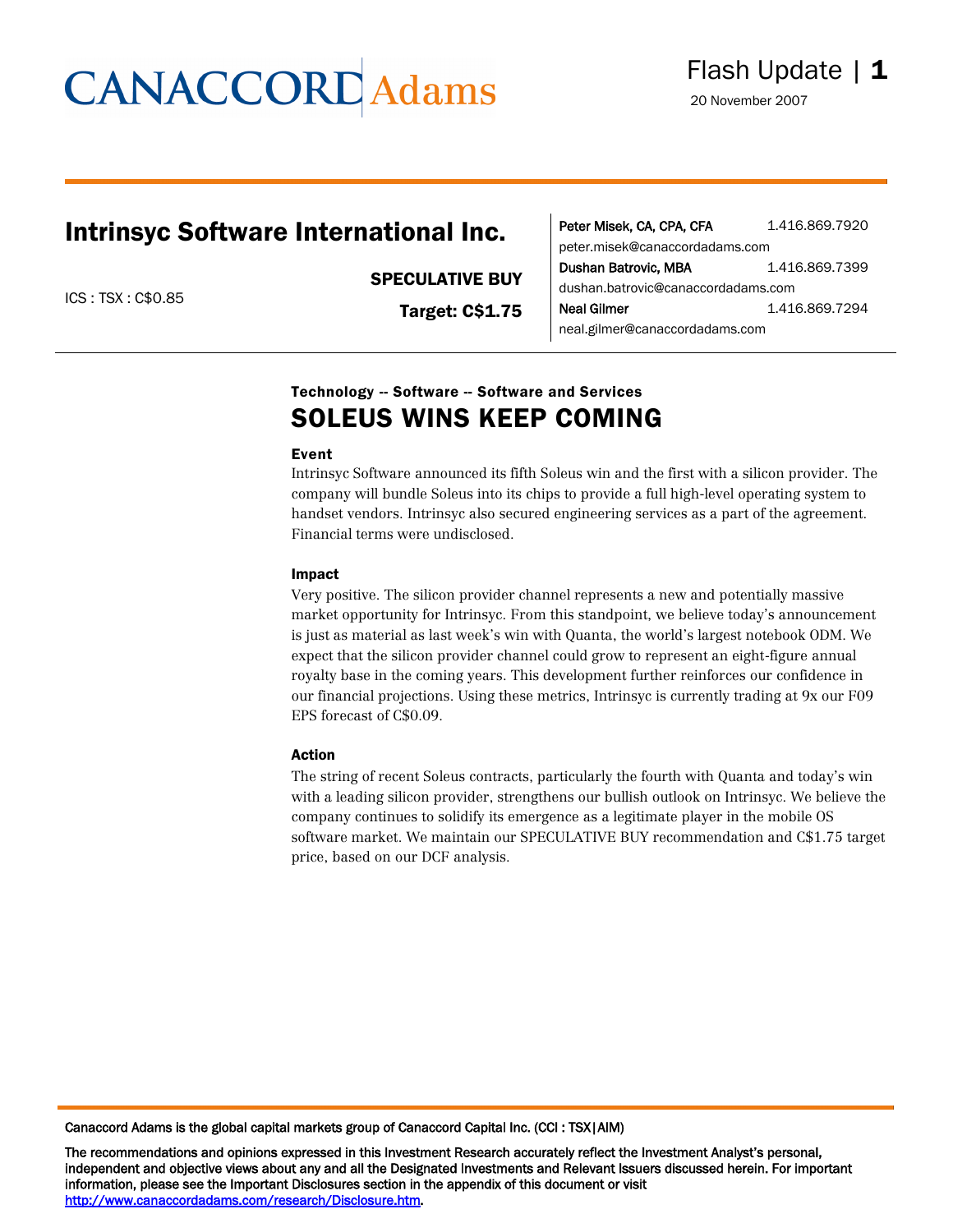### Investment risks

The main risks to our outlook include the competitive environment intensifying, design wins take longer than expected to close, design wins to not translate into material revenue due to failed device launches, ESG division revenue erosion, and key management leaving the firm. Other risks include litigation, adverse F/X trends, slower-than-expected growth in the mobile device market, faster-than-expected ASP erosion at handset OEM/ODMs pressuring Intrinsyc's ASPs down significantly, and broader macroeconomic forces impacting the market.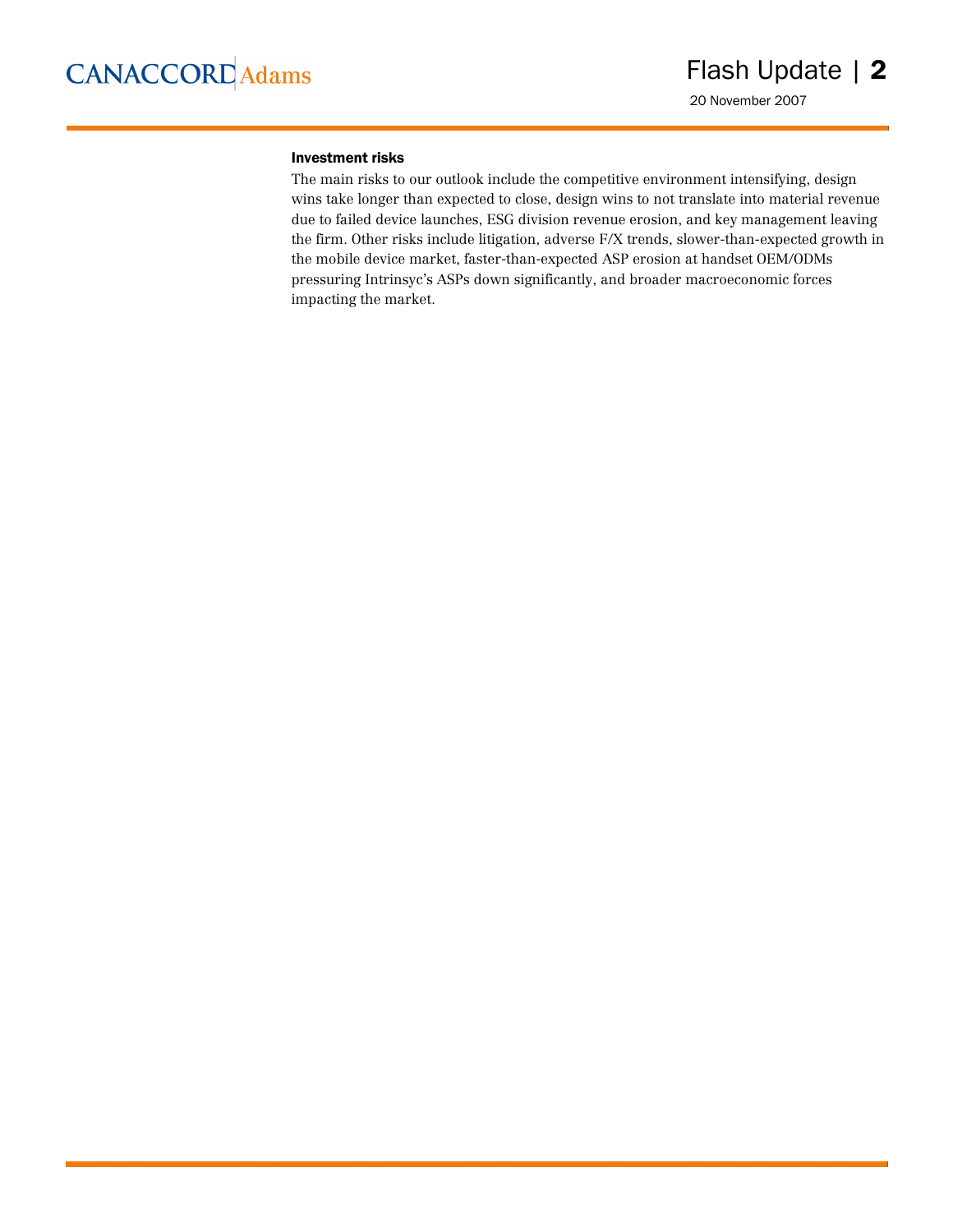## **CANACCORD** Adams

## **APPENDIX: IMPORTANT DISCLOSURES**<br>**Analyst Certification:** Each author

Each authoring analyst of Canaccord Adams whose name appears on the front page of this investment research hereby certifies that (i) the recommendations and opinions expressed in this investment research accurately reflect the authoring analyst's personal, independent and objective views about any and all of the designated investments or relevant issuers discussed herein that are within such authoring analyst's coverage universe and (ii) no part of the authoring analyst's compensation was, is, or will be, directly or indirectly, related to the specific recommendations or views expressed by the authoring analyst in the investment research.

Site Visit: An analyst has visited Intrinsyc's material operations in Vancouver, BC, Canada. No payment or reimbursement was received from the issuer for the related travel costs.

#### Price Chart:\*



\* Price charts assume event 1 indicates initiation of coverage or the beginning of the measurement period.

| <b>Distribution of Ratings:</b>     |                                               |     | Coverage Universe | <b>IB</b> Clients |                                                                                                                                                                                                                        |
|-------------------------------------|-----------------------------------------------|-----|-------------------|-------------------|------------------------------------------------------------------------------------------------------------------------------------------------------------------------------------------------------------------------|
| <b>Global Stock Ratings</b>         | Rating                                        | #   | %                 | %                 |                                                                                                                                                                                                                        |
| (as of 1 November 2007)             | Buy                                           | 301 | 57.6%             | 42.5%             |                                                                                                                                                                                                                        |
|                                     | Speculative Buy                               | 55  | 10.5%             | 69.1%             |                                                                                                                                                                                                                        |
|                                     | Hold                                          | 149 | 28.5%             | 30.9%             |                                                                                                                                                                                                                        |
|                                     | Sell                                          | 18  | 3.4%              | 5.6%              |                                                                                                                                                                                                                        |
|                                     |                                               | 523 | 100.0%            |                   |                                                                                                                                                                                                                        |
| <b>Canaccord Ratings</b><br>Svstem: |                                               |     |                   |                   | <b>BUY:</b> The stock is expected to generate risk-adjusted returns of over 10% during the next 12 months.<br><b>HOLD:</b> The stock is expected to generate risk-adjusted returns of 0-10% during the next 12 months. |
|                                     |                                               |     |                   |                   | <b>SELL:</b> The stock is expected to generate negative risk-adjusted returns during the next 12 months.<br><b>NOT RATED:</b> Canaccord Adams does not provide research coverage of the relevant issuer.               |
|                                     | designated investment or the relevant issuer. |     |                   |                   | "Risk-adjusted return" refers to the expected return in relation to the amount of risk associated with the                                                                                                             |
|                                     |                                               |     |                   |                   |                                                                                                                                                                                                                        |

#### Canaccord Adams Research Disclosures as of 20 November 2007

| -----<br>uar-<br>∪∪ш                                                              | $\sim$<br>----<br>,,,<br>- -<br>. |
|-----------------------------------------------------------------------------------|-----------------------------------|
| <u>Int</u><br>lnc.<br>----<br>10777<br>70 T<br>.<br>пг<br>не<br>עיש ו<br>л.<br>-- | .,<br>-43<br>Tи<br>               |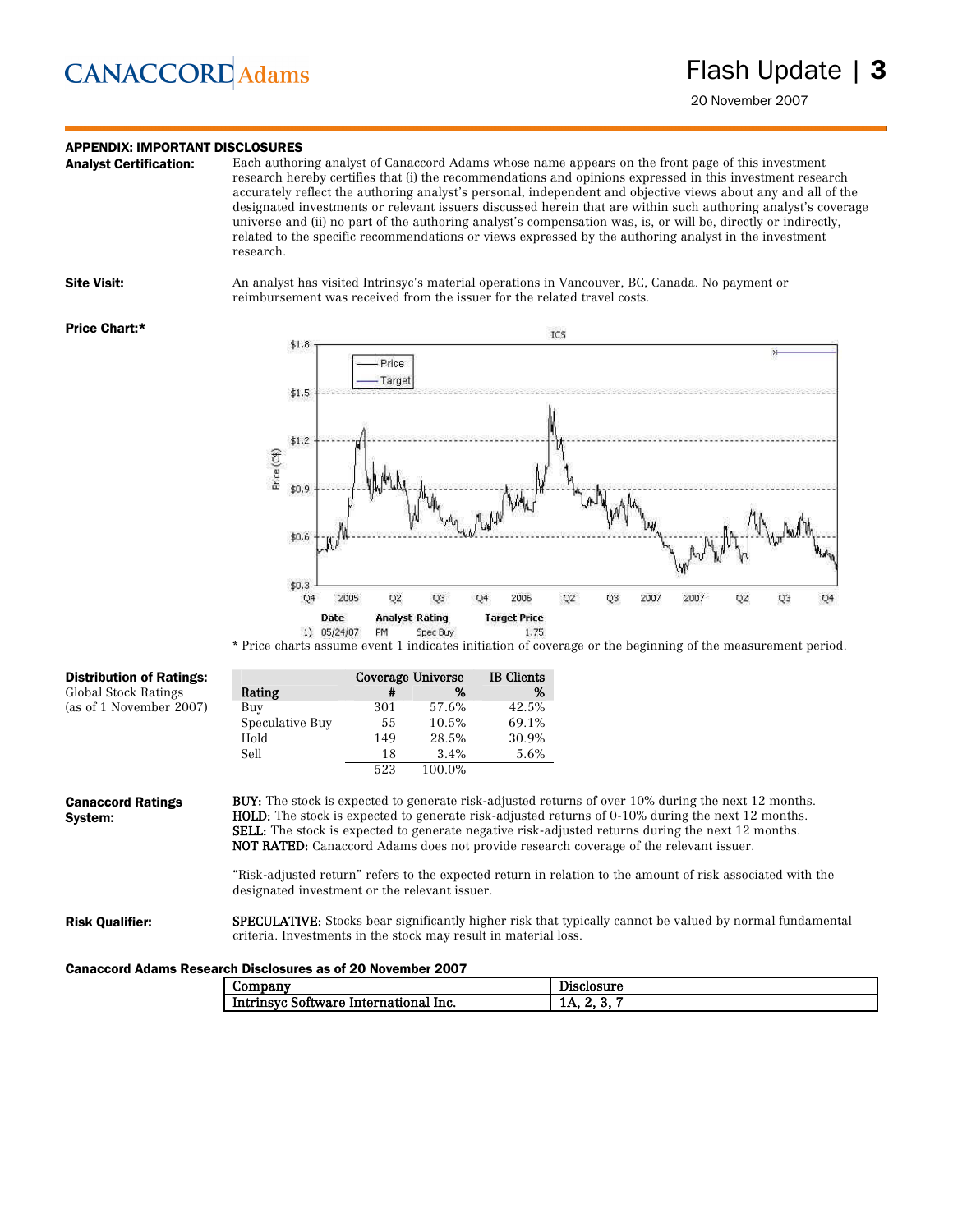## **CANACCORD** Adams

## Flash Update | 4

20 November 2007

1 The relevant issuer currently is, or in the past 12 months was, a client of Canaccord Adams or its affiliated companies. During this period, Canaccord Adams or its affiliated companies provided the following services to the relevant issuer: A. investment banking services. B. non-investment banking securities-related services. C. non-securities related services. 2 In the past 12 months, Canaccord Adams or its affiliated companies have received compensation for Corporate Finance/Investment Banking services from the relevant issuer. 3 In the past 12 months, Canaccord Adams or any of its affiliated companies have been lead manager, co-lead manager or co-manager of a public offering of securities of the relevant issuer or any publicly disclosed offer of securities of the relevant issuer or in any related derivatives. 4 Canaccord Adams acts as corporate broker for the relevant issuer and/or Canaccord Adams or any of its affiliated companies may have an agreement with the relevant issuer relating to the provision of Corporate Finance/Investment Banking services. 5 Canaccord Adams or any of its affiliated companies is a market maker or liquidity provider in the securities of the relevant issuer or in any related derivatives. 6 In the past 12 months, Canaccord Adams, its partners, affiliated companies, officers or directors, or any authoring analyst involved in the preparation of this investment research has provided services to the relevant issuer for remuneration, other than normal course investment advisory or trade execution services. 7 Canaccord Adams intends to seek or expects to receive compensation for Corporate Finance/Investment Banking services from the relevant issuer in the next six months. 8 The authoring analyst, a member of the authoring analyst's household, or any individual directly involved in the preparation of this investment research, has a long position in the shares or derivatives, or has any other financial interest in the relevant issuer, the value of which increases as the value of the underlying equity increases. **9** The authoring analyst, a member of the authoring analyst's household, or any individual directly involved in the preparation of this investment research, has a short position in the shares or derivatives, or has any other financial interest in the relevant issuer, the value of which increases as the value of the underlying equity decreases. **10** Those persons identified as the author(s) of this investment research, or any individual involved in the preparation of this investment research, have purchased/received shares in the relevant issuer prior to a public offering of those shares, and such person's name and details are disclosed above. 11 A partner, director, officer, employee or agent of Canaccord Adams and its affiliated companies, or a member of his/her household, is an officer, or director, or serves as an advisor or board member of the relevant issuer and/or one of its subsidiaries, and such person's name is disclosed above. 12 As of the month end immediately preceding the date of publication of this investment research, or the prior month end if publication is within 10 days following a month end, Canaccord Adams or its affiliate companies, in the aggregate, beneficially owned 1% or more of any class of the total issued share capital or other common equity securities of the relevant issuer or held any other financial interests in the relevant issuer which are significant in relation to the investment research (as disclosed above). 13 As of the month end immediately preceding the date of publication of this investment research, or the prior month end if publication is within 10 days following a month end, the relevant issuer owned 1% or more of any class of the total issued share capital in Canaccord Adams or any of its affiliated companies. **14** Other specific disclosures as described above.

Canaccord Adams is the business name used by certain subsidiaries of Canaccord Capital Inc., including Canaccord Adams Inc., Canaccord Adams Limited, and Canaccord Adams, a division of Canaccord Capital Corporation. Clients of Canaccord Adams, in the past 12 months, may have been clients of Canaccord Capital Corporation, Canaccord Capital (Europe) Limited, Canaccord Capital Corporation USA Inc., and/or Adams Harkness Financial Group Ltd.

The authoring analysts who are responsible for the preparation of this investment research are employed by Canaccord Adams, a securities broker-dealer with principal offices located in Vancouver, Calgary, Toronto, Montreal (all Canada), Boston, New York, San Francisco (all US) and London (UK).

In the event that this is compendium investment research (covering six or more relevant issuers), Canaccord Adams and its affiliated companies may choose to provide specific disclosures of the subject companies by reference, as well as its policies and procedures regarding the dissemination of investment research. To access this material or for more information, please send a request to Canaccord Adams Research, Attn: Disclosures, P.O. Box 10337 Pacific Centre, 2200-609 Granville Street, Vancouver, BC, Canada V7Y 1H2 or disclosures@canaccordadams.com.

The authoring analysts who are responsible for the preparation of this investment research have received (or will receive) compensation based upon (among other factors) the Corporate Finance/Investment Banking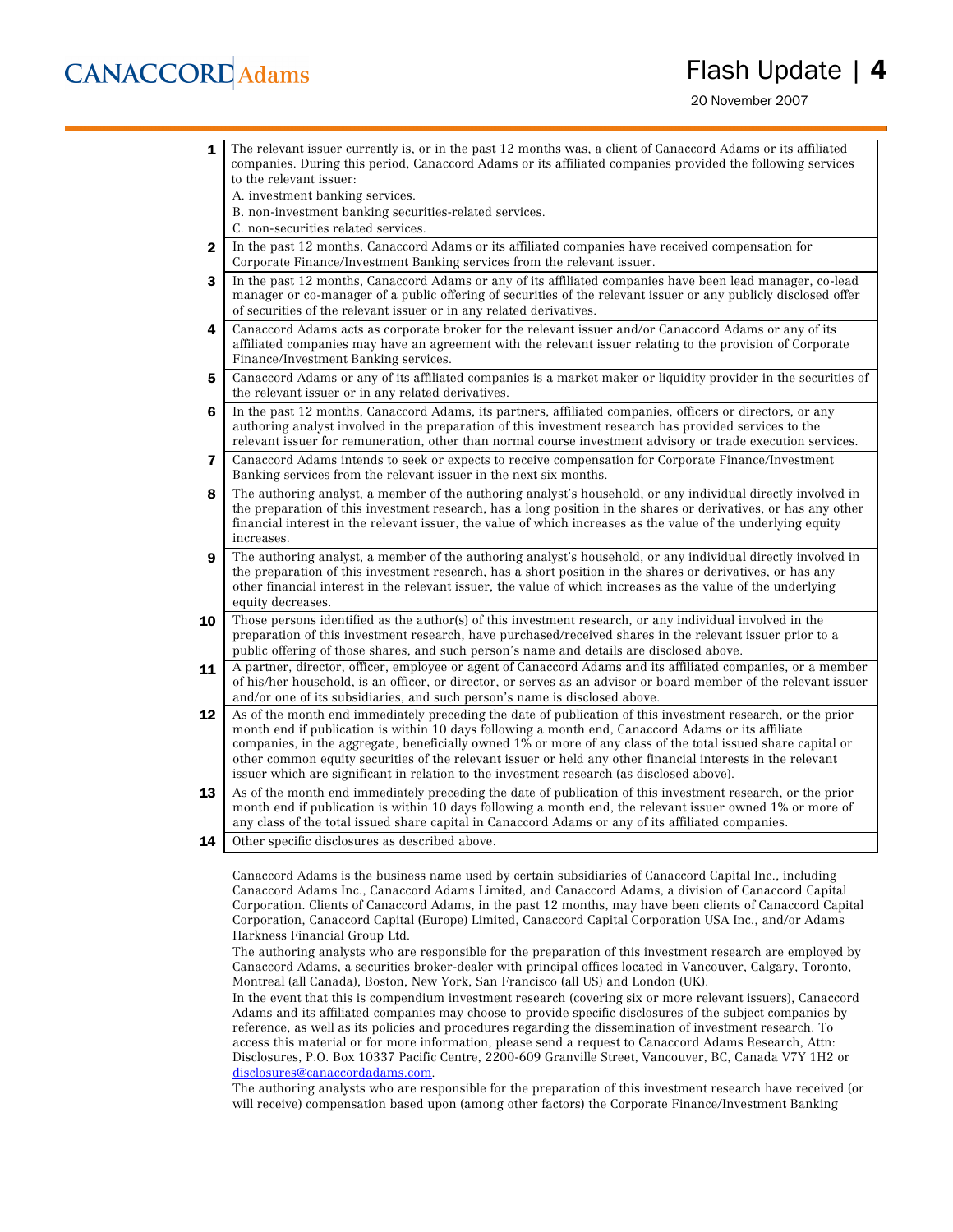20 November 2007

|                                               | revenues and general profits of Canaccord Adams. However, such authoring analysts have not received, and<br>will not receive, compensation that is directly based upon or linked to one or more specific Corporate<br>Finance/Investment Banking activities, or to recommendations contained in the investment research.<br>Canaccord Adams and its affiliated companies may have a Corporate Finance/Investment Banking or other<br>relationship with the company that is the subject of this investment research and may trade in any of the<br>designated investments mentioned herein either for their own account or the accounts of their customers, in<br>good faith or in the normal course of market making. Accordingly, Canaccord Adams or their affiliated<br>companies, principals or employees (other than the authoring analyst(s) who prepared this investment<br>research) may at any time have a long or short position in any such designated investments, Related<br>designated investments or in options, futures or other derivative instruments based thereon.<br>Some regulators require that a firm must establish, implement and make available a policy for managing<br>conflicts of interest arising as a result of publication or distribution of investment research. This investment<br>research has been prepared in accordance with Canaccord Adams' policy on managing conflicts of interest,<br>and information barriers or firewalls have been used where appropriate. Canaccord Adams' policy is                                                                                                                                                                                                                                                                                                   |
|-----------------------------------------------|-----------------------------------------------------------------------------------------------------------------------------------------------------------------------------------------------------------------------------------------------------------------------------------------------------------------------------------------------------------------------------------------------------------------------------------------------------------------------------------------------------------------------------------------------------------------------------------------------------------------------------------------------------------------------------------------------------------------------------------------------------------------------------------------------------------------------------------------------------------------------------------------------------------------------------------------------------------------------------------------------------------------------------------------------------------------------------------------------------------------------------------------------------------------------------------------------------------------------------------------------------------------------------------------------------------------------------------------------------------------------------------------------------------------------------------------------------------------------------------------------------------------------------------------------------------------------------------------------------------------------------------------------------------------------------------------------------------------------------------------------------------------------------------------------------------------------------------------|
|                                               | available upon request.<br>The information contained in this investment research has been compiled by Canaccord Adams from sources<br>believed to be reliable, but (with the exception of the information about Canaccord Adams) no representation<br>or warranty, express or implied, is made by Canaccord Adams, its affiliated companies or any other person<br>as to its fairness, accuracy, completeness or correctness. Canaccord Adams has not independently verified<br>the facts, assumptions, and estimates contained herein. All estimates, opinions and other information<br>contained in this investment research constitute Canaccord Adams' judgement as of the date of this<br>investment research, are subject to change without notice and are provided in good faith but without legal<br>responsibility or liability.                                                                                                                                                                                                                                                                                                                                                                                                                                                                                                                                                                                                                                                                                                                                                                                                                                                                                                                                                                                               |
|                                               | Canaccord Adams salespeople, traders, and other professionals may provide oral or written market<br>commentary or trading strategies to our clients and our proprietary trading desk that reflect opinions that are<br>contrary to the opinions expressed in this investment research. Canaccord Adams' affiliates, proprietary<br>trading desk, and investing businesses may make investment decisions that are inconsistent with the<br>recommendations or views expressed in this investment research.<br>This investment research is provided for information purposes only and does not constitute an offer or<br>solicitation to buy or sell any designated investments discussed herein in any jurisdiction where such offer or<br>solicitation would be prohibited. As a result, the designated investments discussed in this investment<br>research may not be eligible for sale in some jurisdictions. This investment research is not, and under no<br>circumstances should be construed as, a solicitation to act as a securities broker or dealer in any jurisdiction<br>by any person or company that is not legally permitted to carry on the business of a securities broker or<br>dealer in that jurisdiction. This material is prepared for general circulation to clients and does not have<br>regard to the investment objectives, financial situation or particular needs of any particular person. Investors<br>should obtain advice based on their own individual circumstances before making an investment decision. To<br>the fullest extent permitted by law, none of Canaccord Adams, its affiliated companies or any other person<br>accepts any liability whatsoever for any direct or consequential loss arising from or relating to any use of the<br>information contained in this investment research. |
| <b>For Canadian Residents:</b>                | This investment research has been approved by Canaccord Adams, a division of Canaccord Capital<br>Corporation, which accepts responsibility for this investment research and its dissemination in Canada.<br>Canadian clients wishing to effect transactions in any Designated Investment discussed should do so through<br>a qualified salesperson of Canaccord Adams, a division of Canaccord Capital Corporation in their particular<br>jurisdiction.                                                                                                                                                                                                                                                                                                                                                                                                                                                                                                                                                                                                                                                                                                                                                                                                                                                                                                                                                                                                                                                                                                                                                                                                                                                                                                                                                                                |
| For United Kingdom<br><b>Residents:</b>       | This investment research complies with the Financial Services Authority's Conduct of Business Sourcebook<br>and is approved by Canaccord Adams Limited, which is authorized and regulated by the Financial Services<br>Authority, in connection with its distribution in the United Kingdom. This material is not for distribution in<br>the United Kingdom to private customers, as defined under the rules of the Financial Services Authority.<br>Canaccord Adams Limited accepts responsibility for this investment research and its dissemination in the<br>United Kingdom. The information contained in this investment research is only intended for distribution in<br>the UK to persons who qualify as intermediate customers or market counterparties, as defined under the<br>rules of the Financial Services Authority.                                                                                                                                                                                                                                                                                                                                                                                                                                                                                                                                                                                                                                                                                                                                                                                                                                                                                                                                                                                                     |
| <b>For United States</b><br><b>Residents:</b> | Canaccord Adams Inc., a US registered broker-dealer, accepts responsibility for this Investment Research and<br>its dissemination in the United States. This Investment Research is intended for distribution in the United<br>States only to certain US institutional investors. US clients wishing to effect transactions in any Designated<br>Investment discussed should do so through a qualified salesperson of Canaccord Adams Inc.                                                                                                                                                                                                                                                                                                                                                                                                                                                                                                                                                                                                                                                                                                                                                                                                                                                                                                                                                                                                                                                                                                                                                                                                                                                                                                                                                                                              |
| <b>For European Residents:</b>                | If this Investment Research is intended for disclosure in any jurisdiction other than the United Kingdom, the<br>US or Canada, then the relevant rules and regulatory requirements of that jurisdiction will apply.                                                                                                                                                                                                                                                                                                                                                                                                                                                                                                                                                                                                                                                                                                                                                                                                                                                                                                                                                                                                                                                                                                                                                                                                                                                                                                                                                                                                                                                                                                                                                                                                                     |